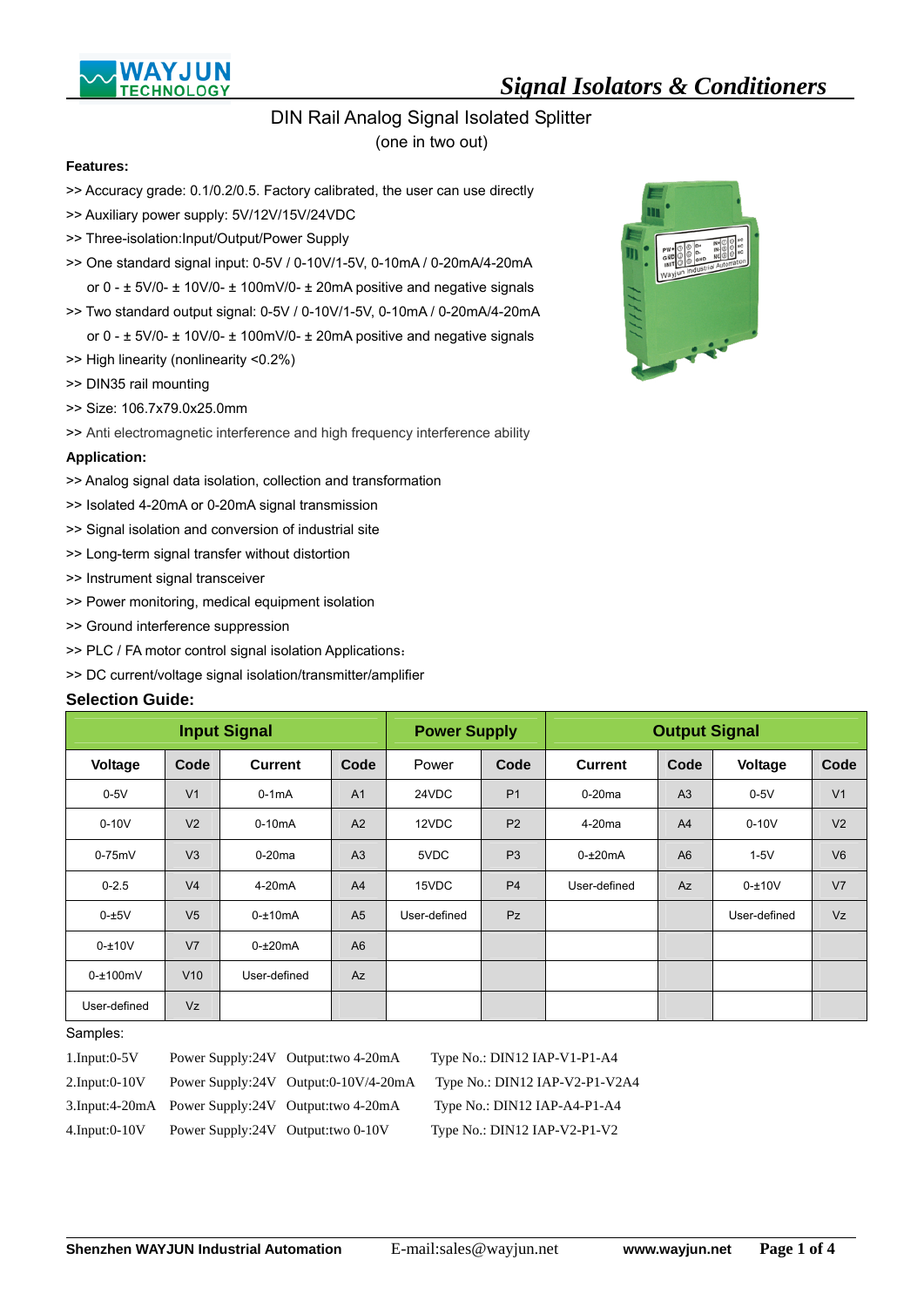

#### **Products Absolute Maximum Ratings:**

Continuous Isolation Voltage: 3000VDC

Junction Temperature: +85 ° C

Storage Temperature: +150 ° C

Lead Temperature: +300 ℃ (10 sec)

**Note**: If you exceed this range, the product may cause permanent damage.

# **General parameter:**

| <b>Parameter</b>             | <b>Condition</b>                 | MIN.  | TYP.                     | MAX.  | <b>Unit</b>   |
|------------------------------|----------------------------------|-------|--------------------------|-------|---------------|
| Impact voltage               |                                  | 3KV,  | 1.2/50us(peak value)     |       |               |
| <b>Isolation</b>             |                                  |       | Input/Power Supply/Outpu |       |               |
| Isolation voltage            | 50Hz,1minute,leak<br>current:1mA |       | 2500                     |       | <b>VDC</b>    |
| <b>Operating Temperature</b> |                                  | $-40$ |                          | $+85$ | Deg.C         |
| Storage Temperature          |                                  | $-40$ |                          | $+85$ | Deg.C         |
| <b>Operating Humidity</b>    | no condensation                  | 10    |                          | 90    | $\frac{0}{0}$ |
| <b>Storage Humidity</b>      | no condensation                  | 10    |                          | 90    | $\frac{0}{0}$ |

Note: All specifications measured at TA=25°C, humidity<75%, nominal input voltage and rated output load unless otherwise specified.

# **Input parameters:**

| Input item          | Input impedance   | Power Loss           | Input over load             |
|---------------------|-------------------|----------------------|-----------------------------|
| $0-5V$              | $\geq$ 300KQ      |                      | 2.0 times Rated: Continuous |
| $0-10V$             |                   |                      |                             |
| $0-1mA$             | 1K $\Omega$       | Vout<0.6W, lout<1.5W |                             |
| $0-10mA$            | $TYP::250 \Omega$ |                      | 1.5 times Rated: Continuous |
| $0-20mA$            | Or user-defines   |                      | 3.0 times Rated:1S          |
| 4-20 <sub>m</sub> A |                   |                      |                             |

#### **Input parameters:**

 $\overline{a}$ 

| Output item         | Input over load                                                                                                  | Response time |
|---------------------|------------------------------------------------------------------------------------------------------------------|---------------|
| 4-20 <sub>m</sub> A |                                                                                                                  |               |
| $0-20mA$            | $\leq$ 350 $\Omega$ (If need others, such as 550 $\Omega$ , please note or<br>choose our large current products) |               |
| 4-20 <sub>m</sub> A |                                                                                                                  | ≤1mS          |
| $0-5V$              |                                                                                                                  |               |
| $0-10V$             | >2K <sub>Ω</sub>                                                                                                 |               |
| $1-5V$              |                                                                                                                  |               |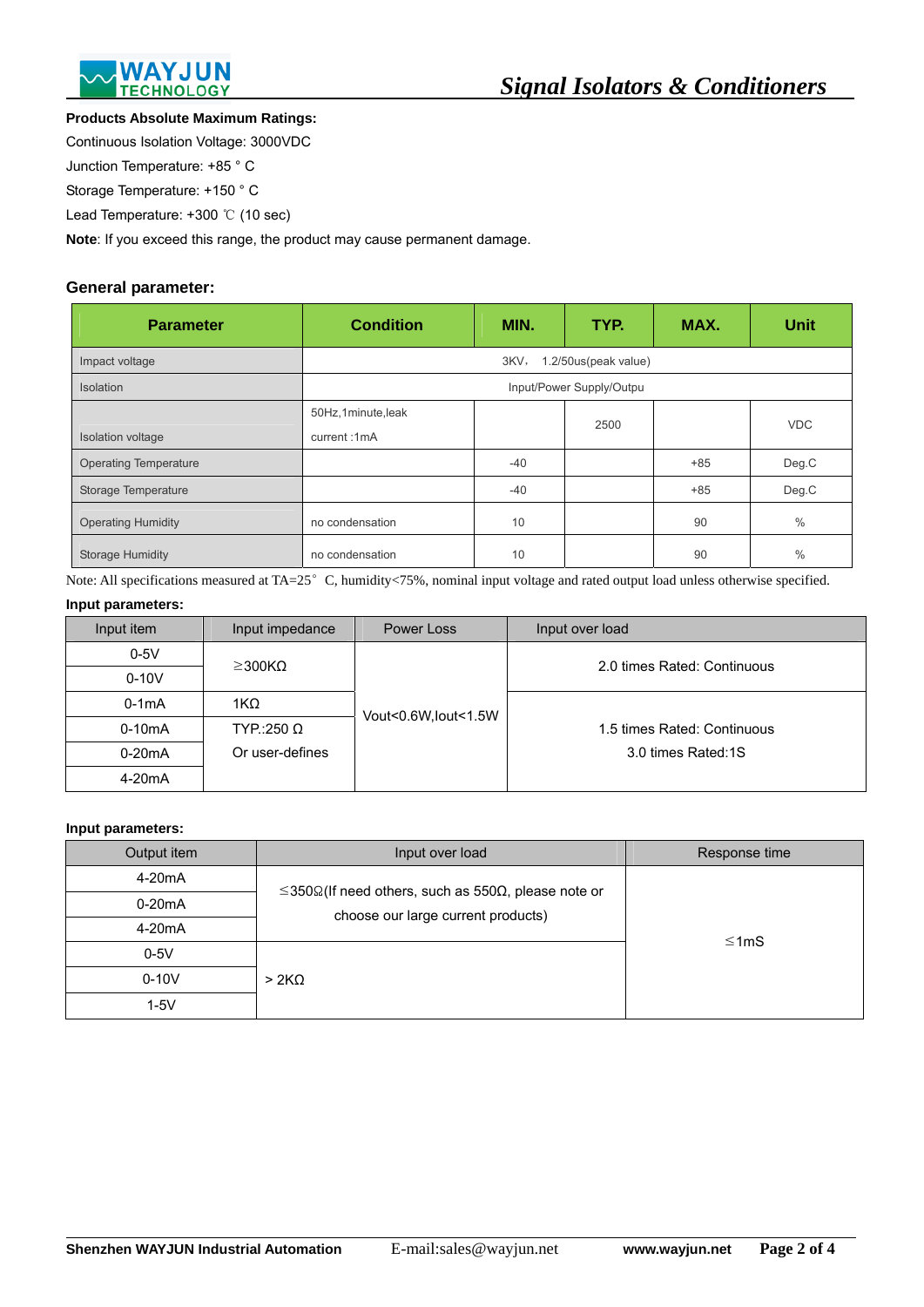

# *Signal Isolators & Conditioners*

### **Footprint Definitions:**

| <b>PIN</b>   | <b>Name</b>       | <b>Function</b>  | <b>PIN</b> | <b>Name</b> | <b>Function</b> |
|--------------|-------------------|------------------|------------|-------------|-----------------|
| 1            | OUT <sub>2+</sub> | Signal output 2+ |            | $IN+$       | Signal input +  |
| $\mathbf{2}$ | OUT2-             | Signal output 2- | 8          | IN-         | Signal input -  |
| 3            | GND.              | Power supply -   | 9          | <b>NC</b>   | No connect      |
| 4            | OUT <sub>1+</sub> | Signal output 1+ | 10         | <b>NC</b>   | No connect      |
| 5            | OUT1-             | Signal output 1- | 11         | <b>NC</b>   | No connect      |
| 6            | $PW+$             | Power supply +   | 12         | <b>NC</b>   | No connect      |





| NC              | NC  |
|-----------------|-----|
| A D             | 62  |
| (8)             | (9) |
| IN-             | NC  |
|                 |     |
| OUT1+ OUT1- PW+ |     |
| (5)             | (6) |
|                 |     |



**Wring Diagram** 

# **Mechanical Dimensions: (unit: mm)**



#### **Note:**

 $\overline{a}$ 

- 1. Before using, according to packing lists, and product labels, check the quantity, models and specifications
- 2. When measure the signal directly, please set the terminal tighten
- 3. There are no damaged insulation, conductive dust and corrosive fumes of metal in the environment